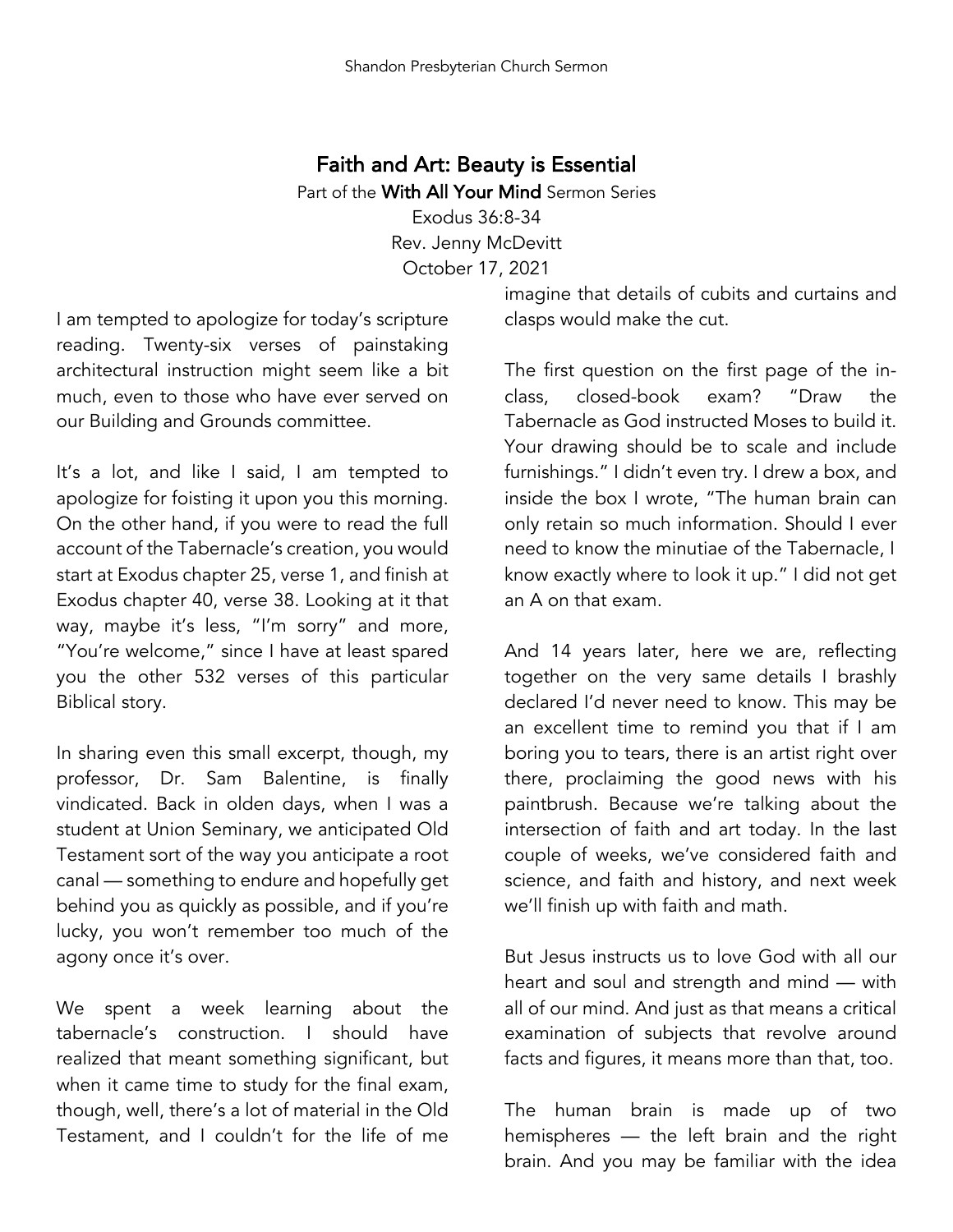that we all have one side of the brain that is more dominant. Supposedly, left-brained people are more logical, more at home in the hard sciences, while right-brained people are more creative, more at home in the arts. I'd heard this repeated so often in so many different spaces, I thought it was true. Just recently, I learned it's not.

It is true that each hemisphere of the brain controls different functions. The left side of the brain handles analytical and verbal tasks, while the right side takes care of spatial perception and contributes emotional context to our language. But linking this with individual personality traits or individual academic prowess is all myth.

In 2013, the University of Utah conducted a study on exactly this that analyzed over 1,000 people. They found no evidence of anyone having a dominant side of the brain. Each side of the brain does work harder at different times, but this is based on the task at hand, and does not vary person by person. Every single participant, from engineers to musicians, relied equally on both sides of their brains.<sup>1</sup>

Which means there is a lesson here for all of us today, even for those who can't carry a tune in a bucket or those who are always chosen last for Pictionary. Or even those who claim there's no need to fuss over the details of the tabernacle.

Because the tabernacle was a work of art. It's easy to lose sight of that over the many, many, many verses. But the tabernacle is not made of mud and sticks and whatever is easily found.

The curtains are made of fine twisted linen, and yards dyed rich hues of blue and purple and crimson. They are enormous, and held together with gold clasps. The frame of the tabernacle is built of acacia, wood that is durable and strong, wood that resists decay, and each frame fits carefully into another, joined together with forged silver, and the curtains are hung over these frames on bars overlaid with gold. It's extravagant, really. So extravagant that it's fair to pause and wonder, is this good, or just too much?

So while we're paused, let's remember what happens before the tabernacle comes into being. The Israelites were enslaved in Egypt for generations. Moses led them out of Egypt, but once they were set free, they found themselves wandering in the wilderness. The wilderness is a hard place to be. It's less a place on the map and more a condition of spirit. The Israelites were lost in it for 40 years. And even though it had to be better than slavery, they whined about it constantly. "God," they said, "this is the literal worst." "God", they complained, "we would be better off dead."

That is what wilderness can do to us — tunnel our vision down to one tiny, fragmented moment, and make it seem like good news might actually be good for nothing, at least not in days overwhelmed with toil and trouble. We are not strangers to wilderness, are we?

So it is important to remember what God does next. God says to Moses (and I may be paraphrasing a bit here), "I know. I know these are not easy times. It's going to be okay. I

<sup>&</sup>lt;sup>1</sup> https://now.northropgrumman.com/the-left-brainright-brain-myth-is-it-true/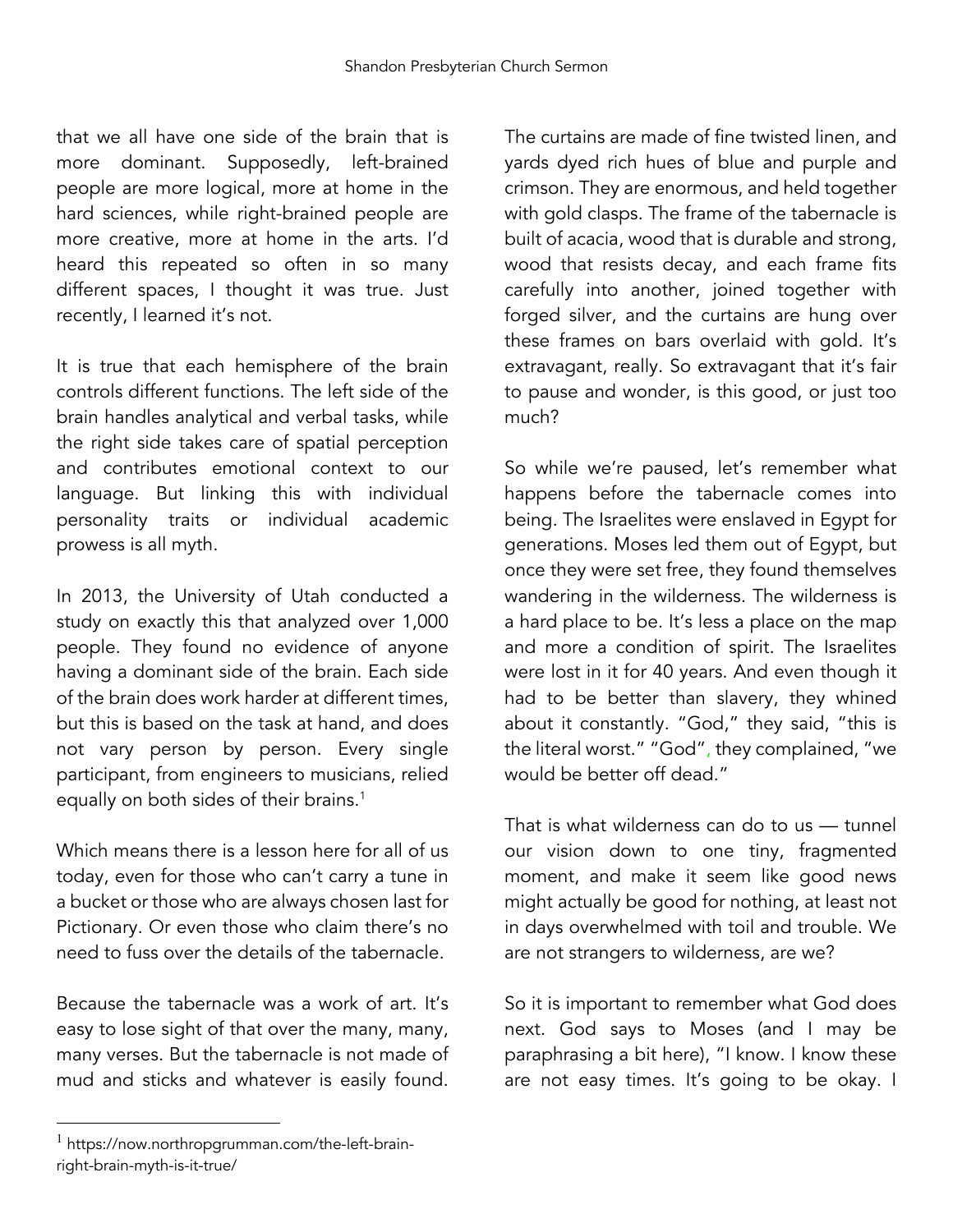promise it's going to be okay. And I know it's hard to remember that, so do this: build me a dwelling place, a physical space that can go where you go and rest where you rest. Build me a tabernacle to help you remember, in concrete and tangible ways, that I am with you always."

And then God says, "And when you build that tabernacle, make it beautiful. Make it of gold and silver and bronze. Make it of blue and purple and crimson yarns. Make it of linen and leather, oil and onyx. Take gold and weave it among the fibers so that all the threads glimmer in the light. Take stones and gems and set them in the bronze, so that everything that is strong, is also sublime." "Make it beautiful," God says.

And here is the thing about that. God didn't need the tabernacle to be beautiful. God doesn't need anything from us. The Westminster Confession of Faith, which is part of our tradition, says, "God has all life, glory, goodness, and blessedness in and of himself; God is all-sufficient, not standing in need of any creatures which he has made, nor deriving any glory from them, but only manifesting is own glory in, by, unto, and upon them."

God didn't need the tabernacle to be beautiful. God knew we needed the tabernacle to be beautiful. God knew the Israelites needed beauty to accompany them everywhere they went, and God knows we still need beauty by our side every step of the way. because "life is hard, and beauty is fuel."2 Beauty is essential.

That is a theological claim. David Benjamin Blower writes: "Christian hope is anticipatory. We are not forever looking backwards at a merely mechanistic atonement in the past, nor are we looking sideways for momentary escape from the experience of the present. Christian hope looks, ultimately, forward, to the renewal of creation, to the healing of the nations, to a time when God's goodness resides fully among us.

Every glimpse of beauty is a glimmer of this end, a present manifestation of a future which will ultimately swallow up and transform a suffering and broken present. The faithful artist works to cultivate this sort of anticipatory imagination."3 Every glimpse of beauty is a glimmer, a hint, of God's promised day. And every hint of that day brings us closer to it, and sustains us to keep going. That's why beauty is not just nice, not just pleasant, not just aesthetic. It's essential.

In her book **Beauty and Being Just**, Elaine Scarry draws a direct connection between experiencing beauty and pursuing justice. She writes, "Beauty prompts a copy of itself." Here's what she means by that — "When you see something beautiful, it stops you in your tracks. It makes us want to replicate it somehow — draw it, write a song about it, tell someone about it. Once I saw a cottage that was so beautiful it would not let me walk past without stopping to admire it first. The front door was all but hidden by low boughs and flowering vines. The sidewalk was lined with flowers and folk art. I had to take a picture of it, even though

 $2$  This line comes from the poet Andrea Gibson. I no longer remember what poem, but have quoted the line often.

 $3$  As quoted by Makoto Fujimura in his book Art + Faith